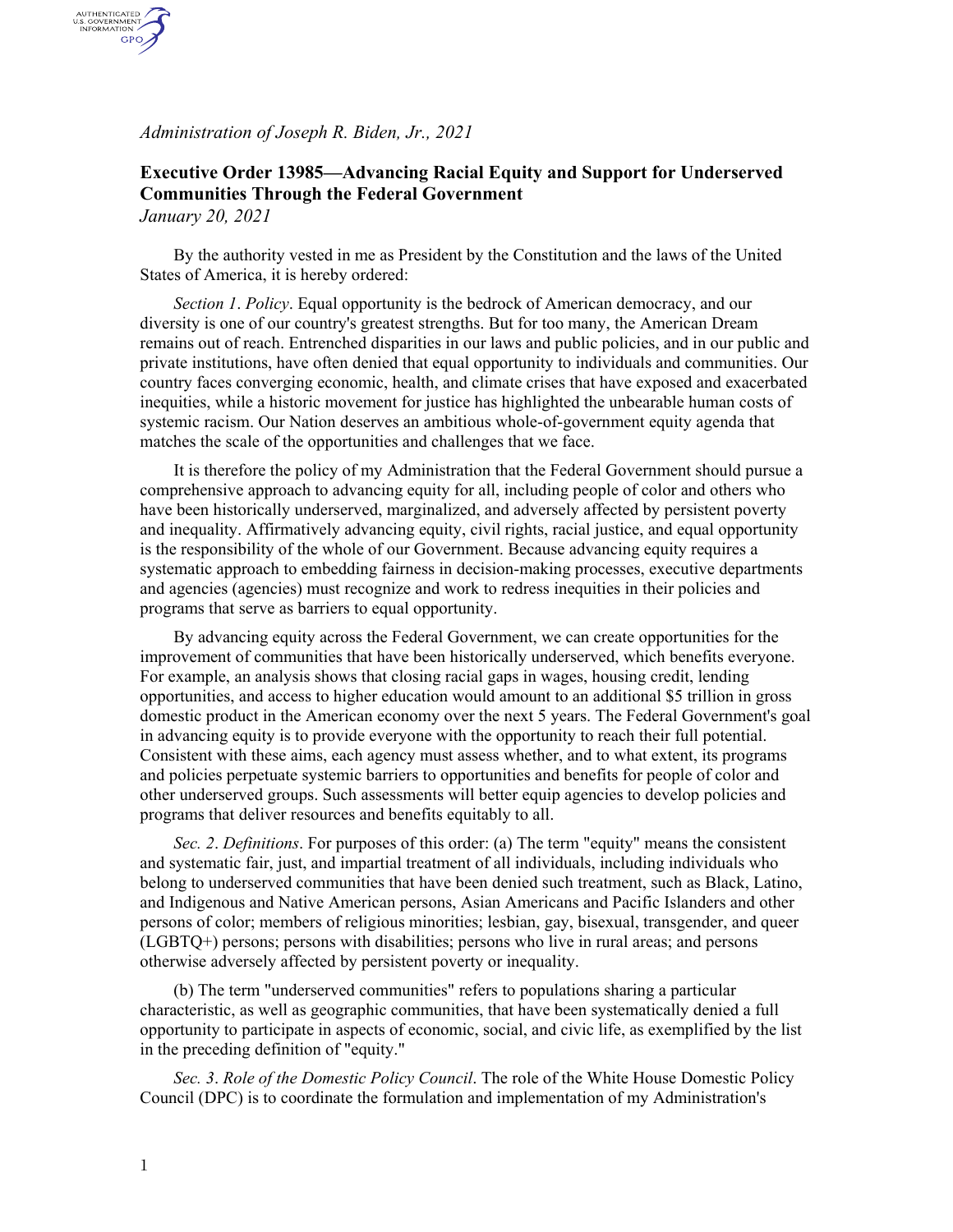domestic policy objectives. Consistent with this role, the DPC will coordinate efforts to embed equity principles, policies, and approaches across the Federal Government. This will include efforts to remove systemic barriers to and provide equal access to opportunities and benefits, identify communities the Federal Government has underserved, and develop policies designed to advance equity for those communities. The DPC-led interagency process will ensure that these efforts are made in coordination with the directors of the National Security Council and the National Economic Council.

*Sec. 4*. *Identifying Methods to Assess Equity*. (a) The Director of the Office of Management and Budget (OMB) shall, in partnership with the heads of agencies, study methods for assessing whether agency policies and actions create or exacerbate barriers to full and equal participation by all eligible individuals. The study should aim to identify the best methods, consistent with applicable law, to assist agencies in assessing equity with respect to race, ethnicity, religion, income, geography, gender identity, sexual orientation, and disability.

(b) As part of this study, the Director of OMB shall consider whether to recommend that agencies employ pilot programs to test model assessment tools and assist agencies in doing so.

(c) Within 6 months of the date of this order, the Director of OMB shall deliver a report to the President describing the best practices identified by the study and, as appropriate, recommending approaches to expand use of those methods across the Federal Government.

*Sec. 5*. *Conducting an Equity Assessment in Federal Agencies*. The head of each agency, or designee, shall, in consultation with the Director of OMB, select certain of the agency's programs and policies for a review that will assess whether underserved communities and their members face systemic barriers in accessing benefits and opportunities available pursuant to those policies and programs. The head of each agency, or designee, shall conduct such review and within 200 days of the date of this order provide a report to the Assistant to the President for Domestic Policy (APDP) reflecting findings on the following:

(a) Potential barriers that underserved communities and individuals may face to enrollment in and access to benefits and services in Federal programs;

(b) Potential barriers that underserved communities and individuals may face in taking advantage of agency procurement and contracting opportunities;

(c) Whether new policies, regulations, or guidance documents may be necessary to advance equity in agency actions and programs; and

(d) The operational status and level of institutional resources available to offices or divisions within the agency that are responsible for advancing civil rights or whose mandates specifically include serving underrepresented or disadvantaged communities.

*Sec. 6*. *Allocating Federal Resources to Advance Fairness and Opportunity*. The Federal Government should, consistent with applicable law, allocate resources to address the historic failure to invest sufficiently, justly, and equally in underserved communities, as well as individuals from those communities. To this end:

(a) The Director of OMB shall identify opportunities to promote equity in the budget that the President submits to the Congress.

(b) The Director of OMB shall, in coordination with the heads of agencies, study strategies, consistent with applicable law, for allocating Federal resources in a manner that increases investment in underserved communities, as well as individuals from those communities. The Director of OMB shall report the findings of this study to the President.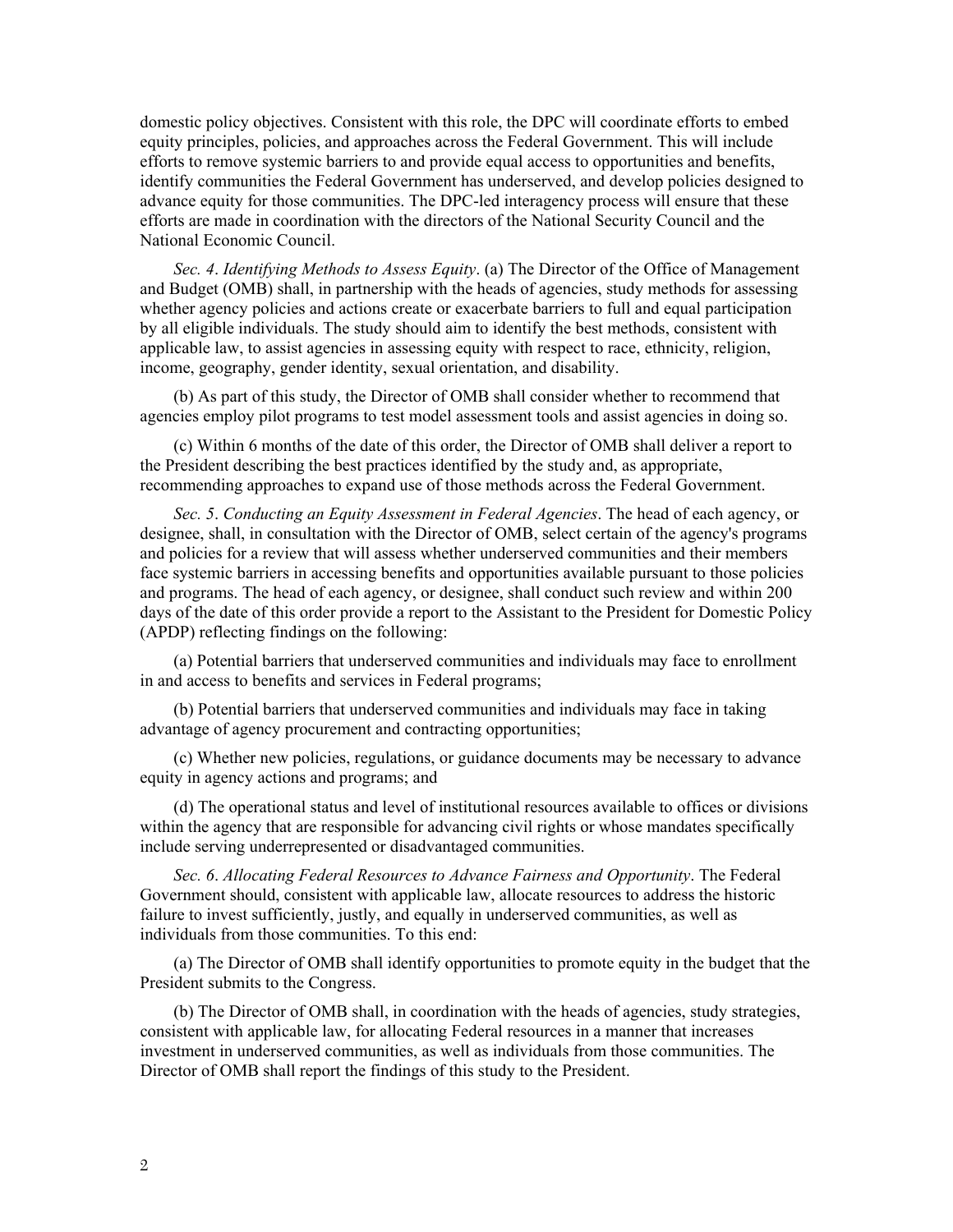*Sec. 7*. *Promoting Equitable Delivery of Government Benefits and Equitable Opportunities*. Government programs are designed to serve all eligible individuals. And Government contracting and procurement opportunities should be available on an equal basis to all eligible providers of goods and services. To meet these objectives and to enhance compliance with existing civil rights laws:

(a) Within 1 year of the date of this order, the head of each agency shall consult with the APDP and the Director of OMB to produce a plan for addressing:

> (i) any barriers to full and equal participation in programs identified pursuant to section 5(a) of this order; and

(ii) any barriers to full and equal participation in agency procurement and contracting opportunities identified pursuant to section 5(b) of this order.

(b) The Administrator of the U.S. Digital Service, the United States Chief Technology Officer, the Chief Information Officer of the United States, and the heads of other agencies, or their designees, shall take necessary actions, consistent with applicable law, to support agencies in developing such plans.

*Sec. 8*. *Engagement with Members of Underserved Communities*. In carrying out this order, agencies shall consult with members of communities that have been historically underrepresented in the Federal Government and underserved by, or subject to discrimination in, Federal policies and programs. The head of each agency shall evaluate opportunities, consistent with applicable law, to increase coordination, communication, and engagement with community-based organizations and civil rights organizations.

*Sec. 9*. *Establishing an Equitable Data Working Group*. Many Federal datasets are not disaggregated by race, ethnicity, gender, disability, income, veteran status, or other key demographic variables. This lack of data has cascading effects and impedes efforts to measure and advance equity. A first step to promoting equity in Government action is to gather the data necessary to inform that effort.

(a) *Establishment*. There is hereby established an Interagency Working Group on Equitable Data (Data Working Group).

(b) Membership.

(i) The Chief Statistician of the United States and the United States Chief Technology Officer shall serve as Co-Chairs of the Data Working Group and coordinate its work. The Data Working Group shall include representatives of agencies as determined by the Co-Chairs to be necessary to complete the work of the Data Working Group, but at a minimum shall include the following officials, or their designees:

(A) the Director of OMB;

(B) the Secretary of Commerce, through the Director of the U.S. Census Bureau;

(C) the Chair of the Council of Economic Advisers;

(D) the Chief Information Officer of the United States;

(E) the Secretary of the Treasury, through the Assistant Secretary of the Treasury for Tax Policy;

(F) the Chief Data Scientist of the United States; and

(G) the Administrator of the U.S. Digital Service.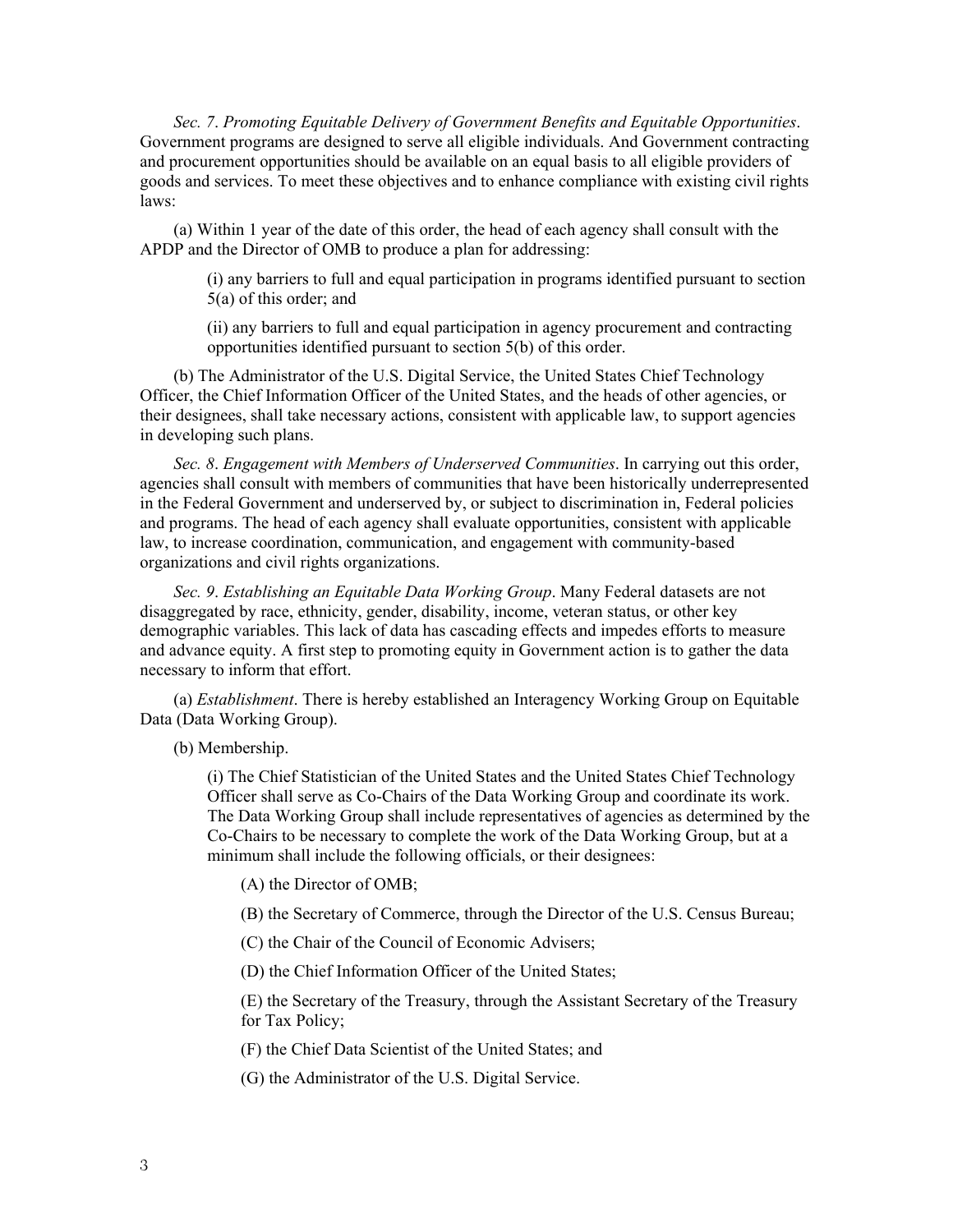(ii) The DPC shall work closely with the Co-Chairs of the Data Working Group and assist in the Data Working Group's interagency coordination functions.

(iii) The Data Working Group shall consult with agencies to facilitate the sharing of information and best practices, consistent with applicable law.

(c) *Functions*. The Data Working Group shall:

(i) through consultation with agencies, study and provide recommendations to the APDP identifying inadequacies in existing Federal data collection programs, policies, and infrastructure across agencies, and strategies for addressing any deficiencies identified; and

(ii) support agencies in implementing actions, consistent with applicable law and privacy interests, that expand and refine the data available to the Federal Government to measure equity and capture the diversity of the American people.

(d) OMB shall provide administrative support for the Data Working Group, consistent with applicable law.

*Sec. 10*. *Revocation*. (a) Executive Order 13950 of September 22, 2020 (Combating Race and Sex Stereotyping), is hereby revoked.

(b) The heads of agencies covered by Executive Order 13950 shall review and identify proposed and existing agency actions related to or arising from Executive Order 13950. The head of each agency shall, within 60 days of the date of this order, consider suspending, revising, or rescinding any such actions, including all agency actions to terminate or restrict contracts or grants pursuant to Executive Order 13950, as appropriate and consistent with applicable law.

(c) Executive Order 13958 of November 2, 2020 (Establishing the President's Advisory 1776 Commission), is hereby revoked.

*Sec. 11*. *General Provisions*. (a) Nothing in this order shall be construed to impair or otherwise affect:

> (i) the authority granted by law to an executive department or agency, or the head thereof; or

(ii) the functions of the Director of the Office of Management and Budget relating to budgetary, administrative, or legislative proposals.

(b) This order shall be implemented consistent with applicable law and subject to the availability of appropriations.

(c) Independent agencies are strongly encouraged to comply with the provisions of this order.

(d) This order is not intended to, and does not, create any right or benefit, substantive or procedural, enforceable at law or in equity by any party against the United States, its departments, agencies, or entities, its officers, employees, or agents, or any other person.

JOSEPH R. BIDEN, JR.

The White House, January 20, 2021.

[Filed with the Office of the Federal Register, 11:15 a.m., January 22, 2021]

NOTE: This Executive order was published in the *Federal Register* on January 25.